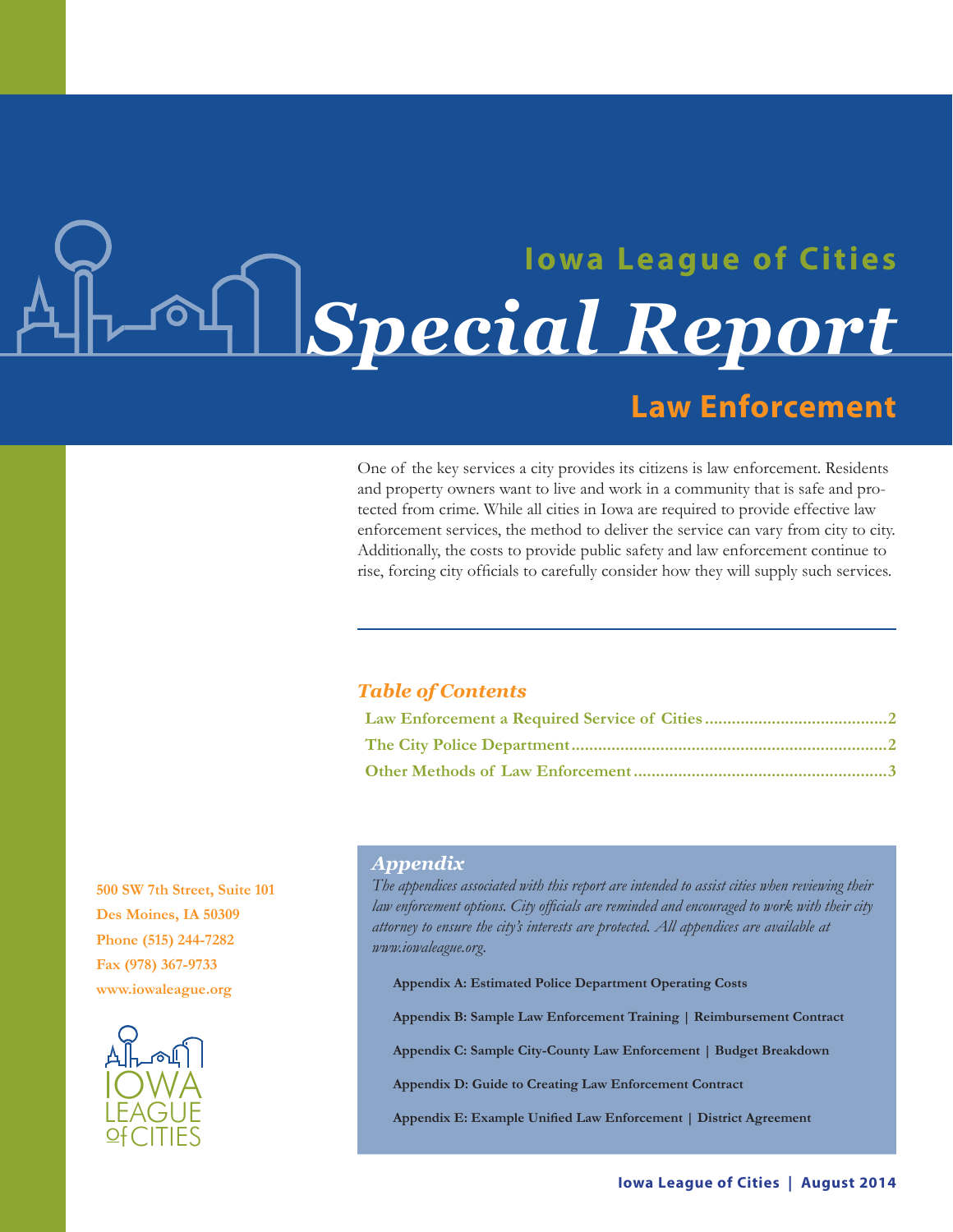# *Law Enforcement a Required Service of Cities*

The provision of law enforcement was not always required in Iowa and how cities have delivered the service has evolved over time. Historically, small cities in Iowa that could not afford a police department relied on the county sheriff to provide law enforcement. However, county sheriffs eventually began requiring cities to enter into intergovernmental agreements with the county to receive law enforcement protection. Cities that could not afford an arrangement or a local police force simply did not provide law enforcement. In 1997 the Iowa Supreme Court handed down a decision interpreting state law to say that cities are required to provide law enforcement in their community. The decision did not specifically state how a city must provide the service, only that law enforcement was an essential service. Thus, it is up to the city council to decide how to provide law enforcement, such as through the city's own police department or through an agreement with another agency.

# *The City Police Department*

A city can enjoy several benefits by operating its own police department. Having a local police force enhances community pride and the peace of mind citizens feel when they see a police car patrolling their streets with the city's name on it. A city police department also allows for faster response times during an emergency. City officials can assess and prioritize their community's law enforcement needs, giving them greater control over the services delivered. Finally, a city council has budgetary authority over a city police department and can plan for future funding needs.

While there are some obvious benefits to operating a city police department, it is important to keep in mind how it will impact a city's budget. There are significant start-up and operating costs involved in running a police department. A breakdown of some basic initial costs and annual operating expenses is included in Appendix A. The breakdown does not include the costs of office space, computer and communication equipment or other supplies necessary for the operation of a local police department. In addition to the costs, running a city police department involves appointing a police chief and hiring officers, each of which has its own process to follow.

#### **Appointment and Dismissal of Police Chief**

The vast majority of cities in Iowa use the Mayor-Council form of government. As described in *Code of Iowa* Section 372.4, under this form the mayor has the authority to appoint and dismiss the chief of police. However, an appointment or dismissal is subject to approval by the city council and the mayor is not allowed to vote. This arrangement may create a difficult situation if the mayor and city council disagree on the hiring or dismissal of the police chief. If the council refuses to consent to the police chief appointment proposed by the mayor, a person may not be hired. Likewise, the mayor may not be able to take appropriate disciplinary action if the council does not approve the dismissal of a police chief. To avoid potential problems such as these and general animosity between the mayor and council, the two parties should work together when searching for and administering disciplinary actions to the police chief.

Other forms of government might grant the authority to appoint and dismiss the police chief to another individual, such as the city manager. It is important to understand how the appointment and dismissal process works before taking any action.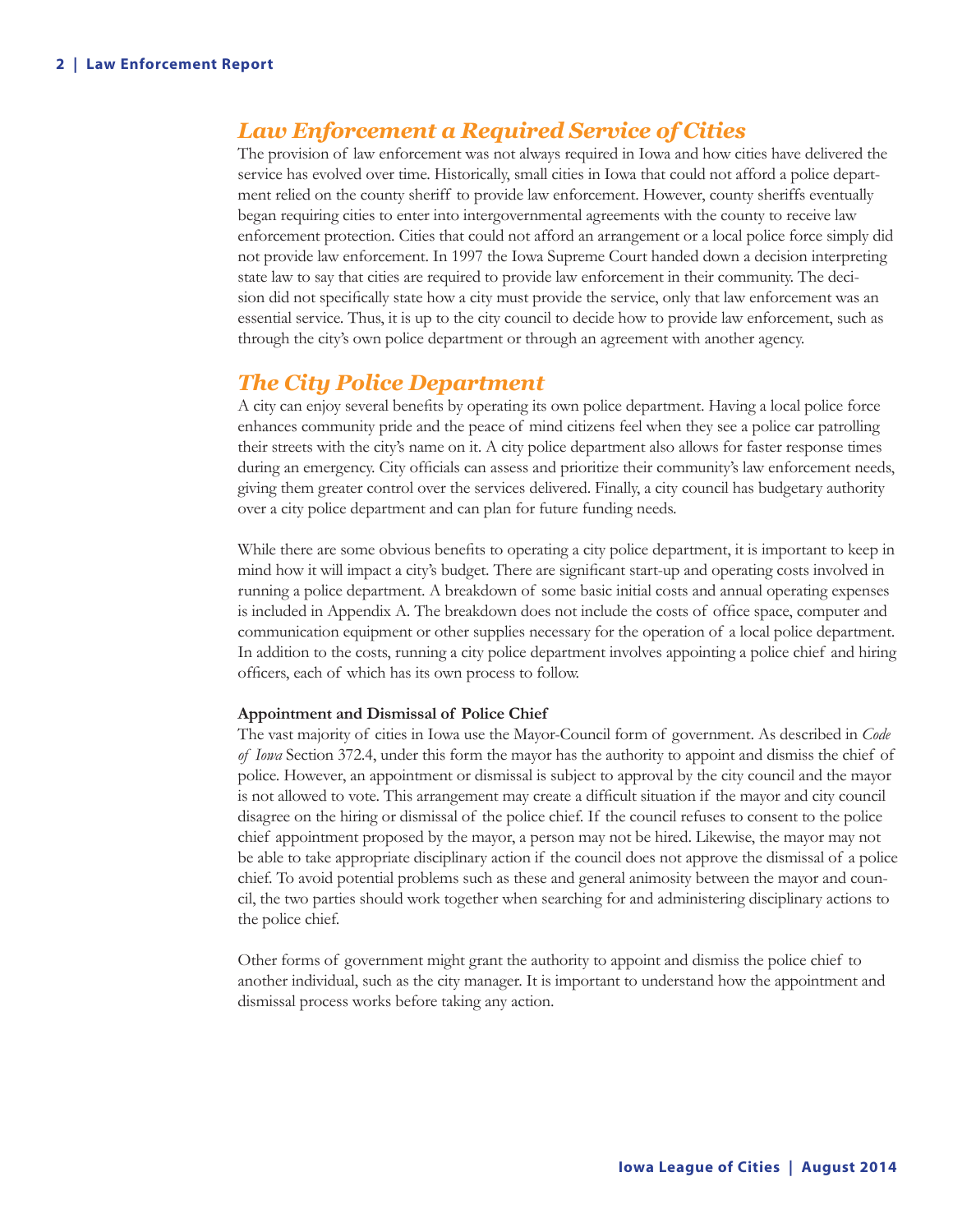#### **Iowa Law Enforcement Academy Requirements**

The Iowa Law Enforcement Academy (ILEA) provides training for police officers in Iowa to become certified. While all officers must be certified, cities are allowed to hire an uncertified officer and send the individual to the ILEA for training. These officers must complete their training within one year of their employment. Cities should carefully consider liability implications before placing untrained officers on duty. Another option is for a city to sponsor a trainee to attend the academy. While the city does not hire the trainee in this situation, they do pay a portion of the academy expense with the option to hire the individual after they have completed the training.

#### **Retaining Officers After Training**

Many cities choose to hire an uncertified police officer and pay to send him or her to the ILEA for certification. Upon graduation, the certified officer is sometimes recruited by another city. Obviously, the city that paid for the officer's training would be at a loss. This situation places some cities at a disadvantage as larger cities are often able to pay an ILEA graduate a higher salary than a smaller city. A model law enforcement training reimbursement contract is included in Appendix B for cities to use when training an uncertified police officer. The contract obligates the ILEA graduate to reimburse the sponsoring city for ILEA training expenses if he or she leaves the city's employment within four years. The amount the officer must repay is reduced by 25 percent for each year of service the officer provides. The reimbursement agreement does not guarantee the officer will remain with the city for the entire four years; however, it does help the city recoup some of its investment if the officer leaves.

Trainees are regularly reminded of their obligations following graduation. Additionally, the officer who fails to honor this contract by repaying his or her training costs may face decertification by the ILEA. If the officer is decertified, he or she cannot hold a law enforcement position in Iowa. The possibility of decertification is covered under 501 *Iowa Administrative Code* Chapter 6. Under 501-6.2(2) (d)(1), the contract must be entered into "contemporaneously with the date of employment." This means that on the date the officer begins work he or she should sign the agreement.

# *Other Methods of Law Enforcement*

While some cities will opt to run their own city police department, others will find that they need to go a different route. State law provides alternatives to cities if the cost of establishing a local police force is too great. These alternatives include 28E agreements between cities and counties, sharing a law enforcement agency with other cities or other arrangements.

#### **City-County Agreements**

The most common method used for contracted law enforcement is the city hiring the county to provide the service. Under a city-county agreement, as authorized by Chapter 28E of the *Code*, a county sheriff provides enhanced law enforcement services for the city. Because the county sheriff is obligated to provide basic law enforcement service to all county residents (including those within city limits), any agreement between the city and county should detail specific additional services the county sheriff will provide, such as hours of coverage or enforcement of city ordinances.

When negotiating the costs of the city-county contract, it is important for the city to remember that city residents may already pay for some of the sheriff's base services through county property taxes.

 *A sample cost breakdown for a county in Iowa that has a city-county agreement is provided in Appendix C.*